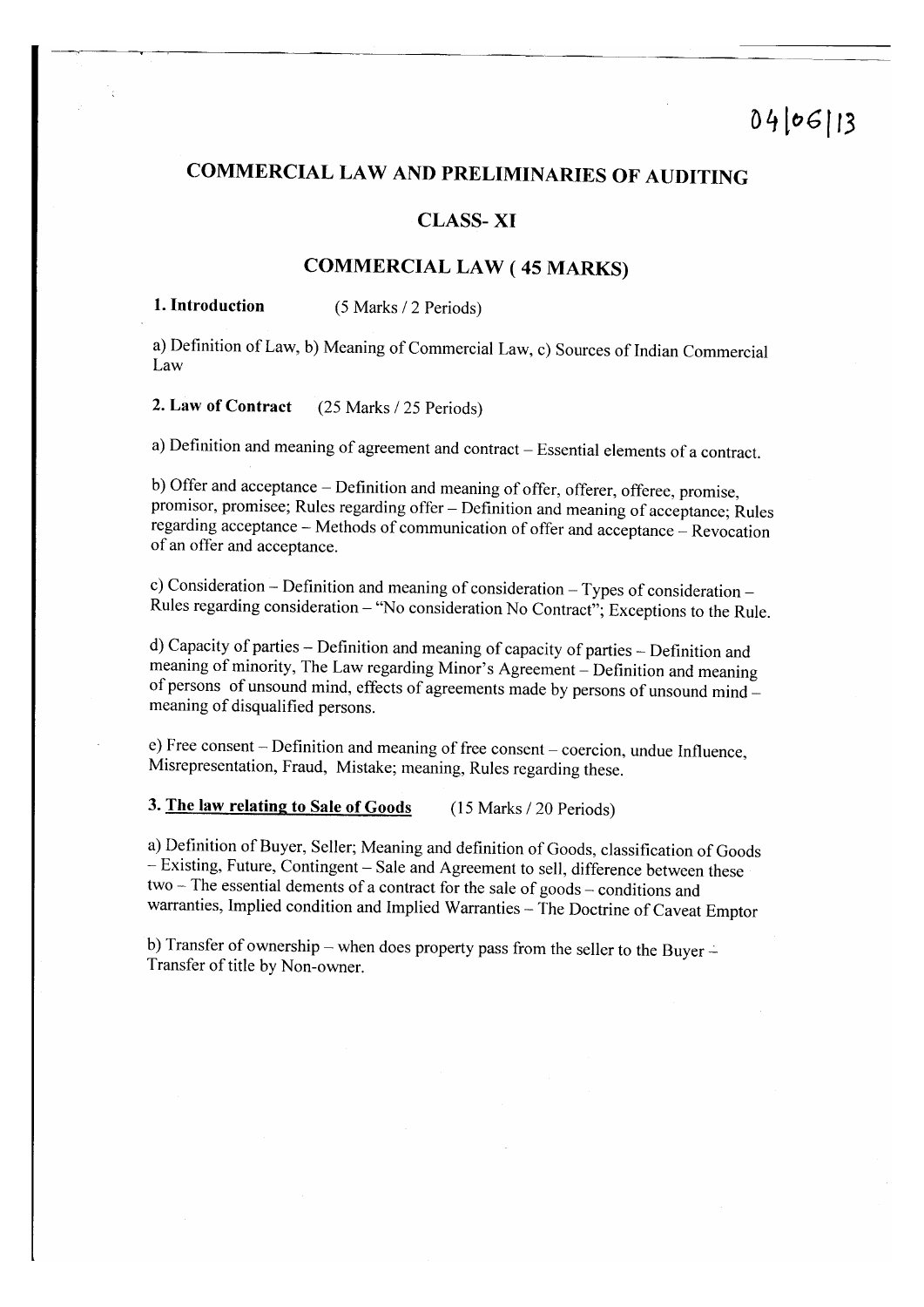# PRELIMINARIES OF AUDITING (45 Marks)

 $UNIT - I$  (15 Marks/15 Periods)

#### Introduction to Auditing:

Definition of Auditing – Evolution of Auditing – Nature of Auditing – objectives of<br>Auditing : Primary and Secondary – Importance of Auditing – Advantages of Auditing – Limitations - Relation and Differences between Accounting and Auditing - An Auditor is not an Accountant - Auditor : Professional and General Qualifications.

 $UNIT-2$  (5 Marks / 5 Periods)

## Errors and Frauds and Auditor :

Errors in Accounting – Detection of Errors by Auditor – Frauds : Misappropriation and Manipulation - Detection of Frauds by Auditor - Duties of Auditor in relation to Errors and Frauds.

 $UNIT - 3$  (15 Marks / 15 Periods)

#### Different Tvpes of Audit :

On the basis of Law :Statutory Audit - Non-statutory Audit - Govemment Audit. - On the basis of Time : Continuous Audit - Periodical Audit - Interim Audit. - On the basis of scope of work : Complete Audit - Partial Audit. -- Interval Audit -- Advantages and Limitations of Each Type of Audit - Distinction between : Continuous Audit and Periodical Audit, Statutory Audit and Non-statutory Audit - Interval Audit and Interim Audit.

 $UNIT - 4$  (10 Marks / 10 Periods)

#### Internal Control System

Definition, Features, Advantages and Limitations of Internal Control System - Internal Checking System : Definition - Objectives - Advantages - Limitations - DistinctionS between Internal Control System and Internal Checking System - Relevance of Interal Control System in Auditing.

PROJECT (10 Marks/l5 Periods)

1. Imagine yourself a buyer. Write a report of the steps you should follow in case of breach of contract of Sale of Goods.

2. Visit a big Shopping Mall and prepare a report on its internal control/intemal checking system.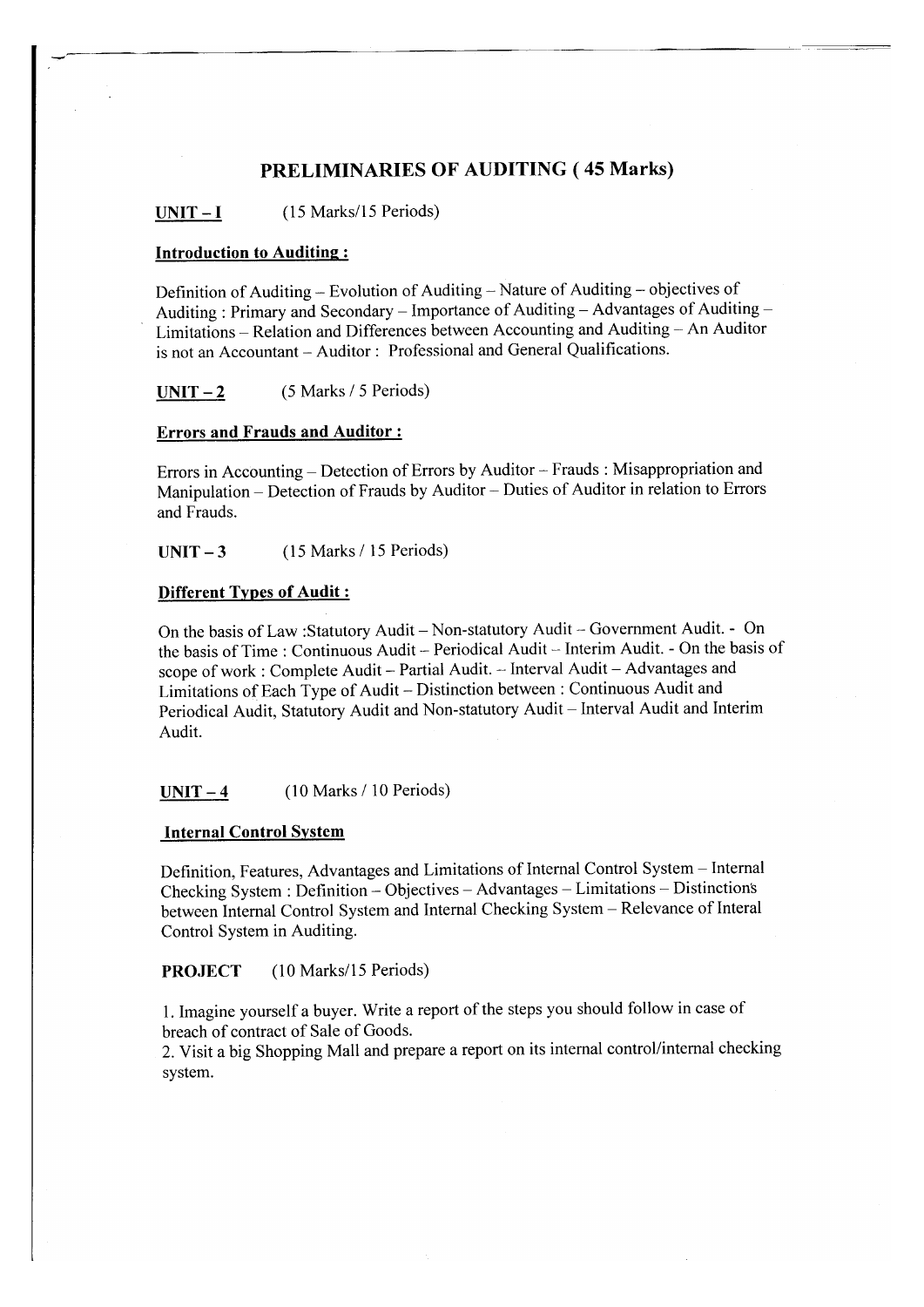# COMMERCIAL LAW AND PRELIMINARIES OF AUDITING

# CLASS. XII

# COMMBRCIAL LAW ( 40 MARKS)

1. The Law of partnership (15 Marks / 20 Periods)

a) Introduction – Definition of partnership from, essential elements of a partnership – who can be a partner? – Legal status of partnership firms – classification of partnership and partners - Partnership Deed.

b) Registration of Partnership firms - The formalities of registration - Consequences of non-registration.

c) Rights and liabilities of partner - Mutual rights and duties  $u/s$  12, 13 - The authority of a partner, Express and Implied authority, Limitations of implied authority, Alteration of authority, Authority in an emergency - Liability of partners to outsiders - Rights and duties of partners - Position of minor in partnership firm.

# 2. The Law relating to Negotiable Instruments (15 Marks / 20 Periods)

a) Introduction - Concept of Negotiable Instruments, Essential features of Negotiable Instruments, Types of Negotiable Instruments - Promissory Note: definition and essential elements - Bills of Exchange; definition and essential elements - Cheque: Definition, Features, Types - Difference between promissory Note and Bill of Exchange, Difference between Bill of Exchange and Cheque - Meaning of Holder and Holder in due course, Rights of a Holder in due course.

b) Acceptance, Negotiation, Endorsement - Acceptance: Definition, Types, When acceptance is not necessary; Time and place of presentment for acceptance, - Negotiation: Meaning, Negotiation by delivery, Negotiation by endorsement, Who may negotiate? - Endorsement: Definition, Effect, Types, Rules of endorsement.

#### 3. The Law of Insurance (10 Marks / 10 Periods)

a) Principles - Objects of insurance - contract of insurance; characteristics - meaning of the terms insurer, insured, insurance policy, premium, risk, cover note.

b) Life insurance - Definition, difference between life insurance and property insurance, types of life insurance, meaning of surrender value, Nomination, procedures, Effects of suicide.

c) Marine Insurance - Definition, features, types. Fire Insurance - Definition, features, types.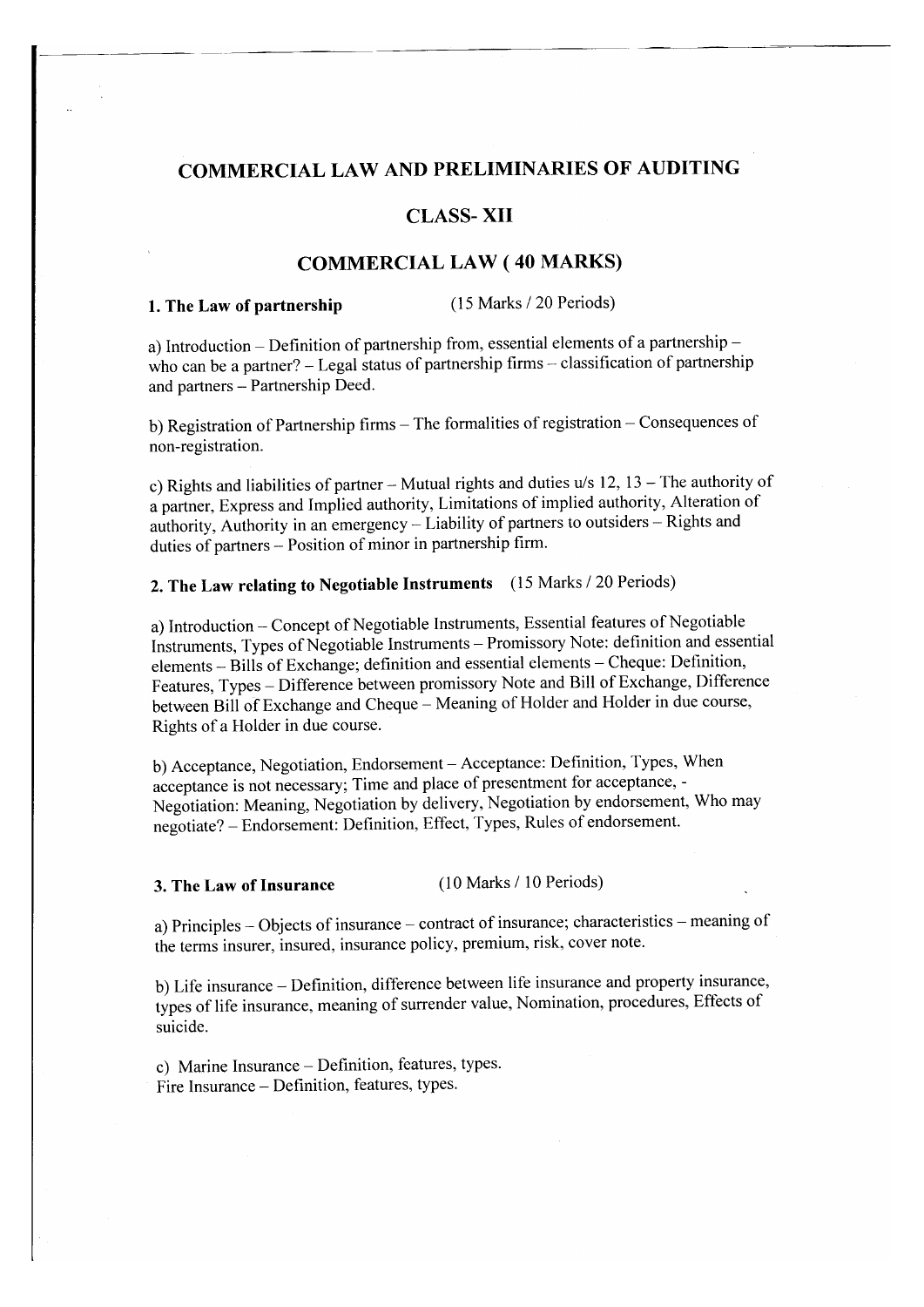# PRELIMINARIES OF AUDITING (40 MARKS)

## $UNIT - I$  (15 Marks/15 Periods)

### New Branches of Auditine

(i) Cost Audit : Definition - Objectives - Advantages - Limitations

(ii) Management Audit : Definition  $-$  Objectives  $-$  Advantages  $-$  Limitations

(iii) Performance Audit : Definition - Objectives - Advantages - Limitations

(iv) Social Audit : Definition - objectives - Advantages - Limitations

 $UNIT - 2$  (15 Marks / 15 Periods)

## Pre-Audit Procedure

(i) Preparatory Steps before commencement of new audit

(ii) Audit Programme : Definition - Objectives - Features - Advantages - Limitations

(iii) Audit Memorandum : Definition - General Contents.

(iv) Explanation of the Terms : Audit File - Audit planning - Audit working papers (excluding detailed discussion)

(v) Routine Checking : Definition - Scope - Objectives - Advantages - Limitations.

(vi) Test Checking : Definition  $-$  Factors to be considered  $-$  Advantages - Limitations

 $UNIT - 3$  (10 Marks / 10 Periods)

## Vouching of Transactions

(i) Vouching : Definition - Features - objectives - Importance - Important Factors to be considered in vouching.

(ii) Voucher : Definition  $-$  classification  $-$  Features

(iii) Comparison between Routing checking and vouching.